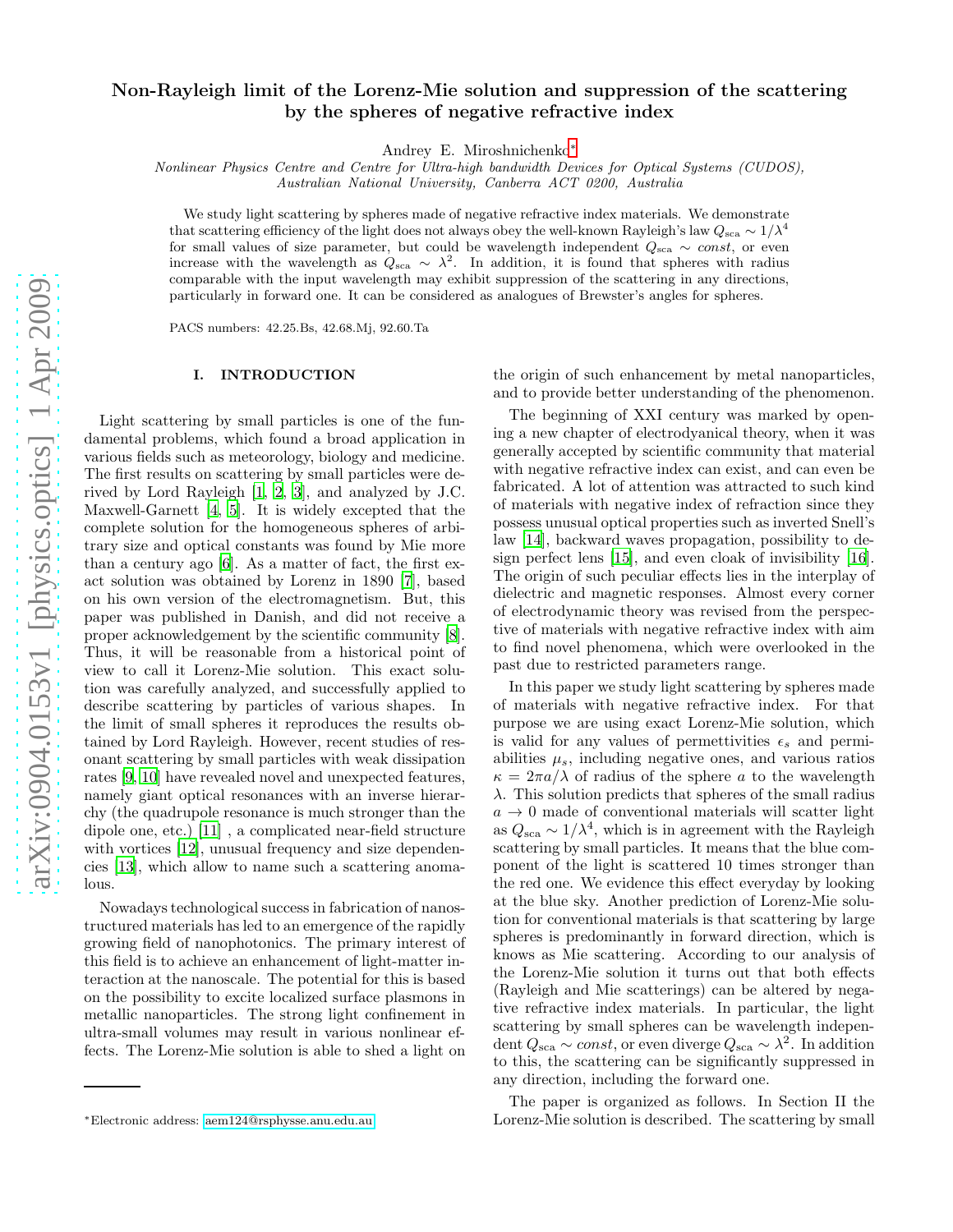sphere with negative refractive index is studied in Sec. III, where different regimes are identified. In Sec. IV the angular dependence of scattered light is considered. Section V concludes the paper.

# II. LORENZ-MIE SOLUTION

We consider the problem of light scattering by a spherical particle of radius a, made of an material with arbitrary permettivity  $\epsilon_s$  and permiability  $\mu_s$ , embedded into surrounding media with given optical constants  $\epsilon_o$  and  $\mu_o$ . For that purpose we will utilize the exact Lorenz-Mie solution [\[6,](#page-5-5) [17\]](#page-5-16). According to this solution the scattering efficiency of light can be written as follows

<span id="page-1-1"></span>
$$
Q_{\rm sca} = \frac{2}{x^2} \sum_{n=1}^{\infty} (2n+1)(|a_n|^2 + |b_n|^2) , \qquad (1)
$$

where  $\kappa = 2\pi a/\lambda$  is the size parameter,  $a_n$  and  $b_n$  are scattering coefficients. The latter ones can be expressed in terms of Riccati-Bessel functions of the first and third kind

<span id="page-1-4"></span>
$$
a_n = \frac{\eta \psi_n(m\kappa) \psi_n'(\kappa) - \psi_n(\kappa) \psi'(m\kappa)}{\eta \psi_n(m\kappa) \xi_n'(\kappa) - \xi_n(\kappa) \psi_n'(m\kappa)},
$$
(2)

where  $m = \sqrt{\epsilon_s \mu_s / \epsilon_o \mu_o}$  is the ratio of refractive indices, and  $\eta = m\mu_o/\mu_s = \sqrt{\epsilon_s\mu_o/\epsilon_o\mu_s}$  is the ratio of electromagnetic impedances of the sphere and surrounding media. Due to the symmetry of the scattering coeffi-cients [\[18\]](#page-5-17) the expression for  $b_n$  coefficients can be obtained as follows

<span id="page-1-0"></span>
$$
b_n(\eta, m, \kappa) = a_n(1/\eta, m, \kappa) . \tag{3}
$$

In the case of surrounding media with equal optical constants  $\epsilon_o = \mu_o$  (air, for example), there are other symmetries of the scattering coefficients, which will be used later. When the permettivity and pemiability of the sphere are the same  $\epsilon_s = \mu_s$ , the parameter  $\eta$  reduces to unity. Due to relation [\(3\)](#page-1-0) the scattering coefficients become also identical  $a_n = b_n$ . The substitution  $\epsilon_s \to \tilde{\mu}_s$ and  $\mu_s \to \tilde{\epsilon}_s$  results in  $\eta \to 1/\tilde{\eta}$ , which again due to rela-tion [\(3\)](#page-1-0) will simply swap scattering coefficients  $a_n \to b_n$ and  $b_n \to \tilde{a}_n$ . Both symmetries leave the scattering efficiency [\(1\)](#page-1-1) unchanged. Because of these symmetries, it will be enough to consider materials, whose optical properties satisfy the relation  $|\epsilon_s| \leq |\mu_s|$ .

In the case of nonabsorbing sphere,  $Im(\epsilon_s)$  =  $Im(\mu_s) = 0$ , the scattering efficiency is equal to the extinction efficiency  $Q_{\text{sca}} = Q_{\text{ext}}$ , and, thus, describes the overall attenuation of the light as it propagates through the sphere.

The angular dependence of the scattered light can be studied by using scattering amplitudes

<span id="page-1-2"></span>
$$
S_{\perp}(\theta) = \sum_{n=1}^{\infty} \frac{2n+1}{n(n+1)} (a_n \pi_n + b_n \tau_n),
$$
 (4)  

$$
S_{\parallel}(\theta) = \sum_{n=1}^{\infty} \frac{2n+1}{n(n+1)} (a_n \tau_n + b_n \pi_n)
$$

of perpendicular  $S_{\perp}$  and parallel  $S_{\parallel}$  polarized light to the scattered plane, determined by the incident and scattered directions. The functions  $\pi_n$  and  $\tau_n$  can be defined via Legendre polynomials

$$
\pi_n = \frac{P_n}{\sin \theta} , \quad \tau_n = \frac{dP_n}{d\theta} . \tag{5}
$$

From expressions  $(4)$  we can define transmission T (forward,  $\theta = 0^{\circ}$  and reflection R (backward,  $\theta = 180^{\circ}$ ) amplitudes

<span id="page-1-5"></span>
$$
T = S_{\perp,||}(0^{\circ}) = \frac{1}{2} \sum_{n=1}^{\infty} (2n+1)(a_n + b_n),
$$
\n
$$
R = \pm S_{\perp,||}(180^{\circ}) = \frac{1}{2} \sum_{n=1}^{\infty} (-1)^n (2n+1)(a_n - b_n).
$$
\n(6)

These two directions are special ones, since the scattering does not depend on the input polarization.

#### III. (NON) RAYLEIGH LIMIT

For spheres with the radius much smaller than wavelength of the light  $\kappa \ll 1$  the general solution [\(1\)](#page-1-1) converges very fast, and it is possible to retain only the first terms  $a_1$  and  $b_1$ , since all other are negligible  $|a_n| \approx$  $|b_n| \ll 0$  for  $n > 1$ . The Riccati-Bessel functions for  $n = 1$  have a very simple form [\[17](#page-5-16)]

<span id="page-1-3"></span>
$$
\psi_1(\rho) = \frac{\sin(\rho)}{\rho} - \cos(\rho) , \ \xi_1(\rho) = -\exp(i\rho)(\frac{i}{\rho} + 1) . (7)
$$

To make our analysis applicable to any values of optical constants  $\epsilon_s$  and  $\mu_s$  we will use relations [\(7\)](#page-1-3) for functions with argument  $m\kappa$ , and their expansions up to the second order [\[18\]](#page-5-17)

$$
\psi_1(\kappa) \sim \frac{\kappa^2}{3}, \ \xi_1(\kappa) \sim -\frac{i}{\kappa} - \frac{i\kappa}{2} + \frac{\kappa^2}{3} \tag{8}
$$

for functions with argument  $\kappa$  in expressions [\(2\)](#page-1-4). Thus, after some algebra the scattering coefficient  $a_1$  can be written in the following form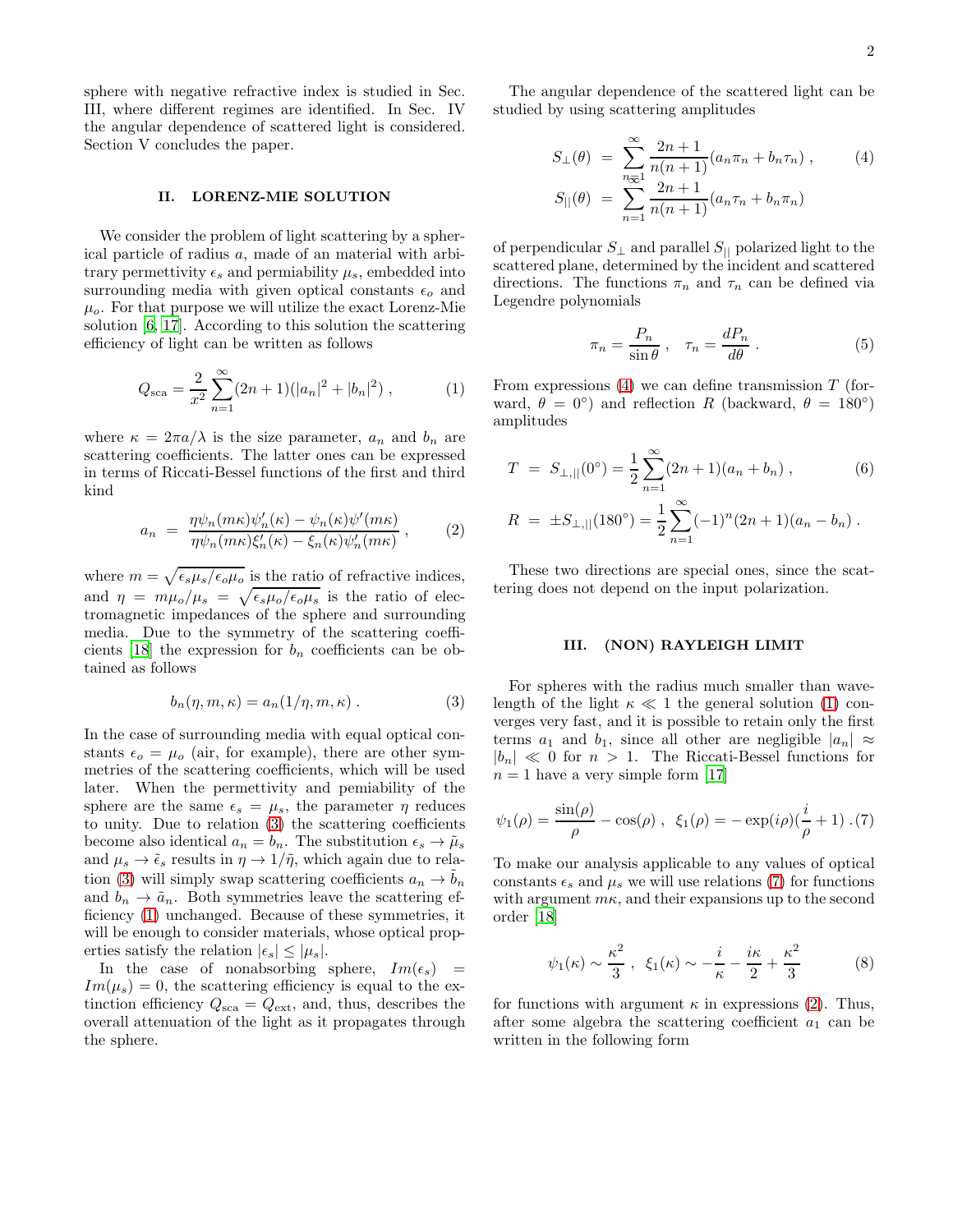<span id="page-2-2"></span>
$$
a_1 = \frac{A1}{A2} = \frac{2\kappa^3 \{[1 + 2\eta m][mx\cos(m\kappa) - \sin(m\kappa)] + m^2 \kappa^2 \sin(m\kappa)\}}{\eta m [6i - 3i\kappa^2 + 4\kappa^3][m\kappa \cos(m\kappa) - \sin(m\kappa)] + [2\kappa^3 - 6i - 3i\kappa^2][m\kappa \cos(m\kappa) - (1 - m^2 \kappa^2)\sin(m\kappa)]} \tag{9}
$$

The expression for  $b_1$  scattering coefficient can be obtained by using the symmetry relation [\(3\)](#page-1-0).

To make a proper analysis of the scattering coefficient  $a_1$  in the limit of the small size parameter  $\kappa \ll 1$ , we expand the numerator A1 and denominator A2 separately up to the same order

<span id="page-2-3"></span>
$$
A1 = -\frac{4}{3}(\eta m - 1)m^{3}\kappa^{6} + O(\kappa^{7}),
$$
  
\n
$$
A2 = -2i(\eta m + 2)m^{3}\kappa^{3} + ...
$$
  
\n
$$
+\frac{i}{5}[4m^{2} - 10 + \eta m(5 + m^{2})]m^{3}\kappa^{5} - ...
$$
  
\n
$$
-\frac{4}{3}(\eta m - 1)m^{3}\kappa^{6} + O(\kappa^{7}).
$$
\n(10)

In general only leading orders are kept in A1 and A2, which allow one to simplify the scattering coefficients  $a_1$ and  $b_1$  to the form [\[19](#page-5-18)]

<span id="page-2-0"></span>
$$
a_1 \approx -i\frac{2}{3}\frac{\eta m - 1}{\eta m + 2}\kappa^3 = -i\frac{2}{3}\frac{\epsilon_s - \epsilon_o}{\epsilon_s + 2\epsilon_o}\kappa^3 ,\qquad(11)
$$
  
\n
$$
b_1 \approx -i\frac{2}{3}\frac{m - \eta}{m + 2\eta}\kappa^3 = -i\frac{2}{3}\frac{\mu_s - \mu_o}{\mu_s + 2\mu_o}\kappa^3 .
$$

The substitution of these relations into the expression of the scattering efficiency [\(1\)](#page-1-1) will result in

<span id="page-2-1"></span>
$$
Q_{\rm sca} \approx \frac{8}{3} \left[ \left| \frac{\epsilon_s - \epsilon_o}{\epsilon_s + 2\epsilon_o} \right|^2 + \left| \frac{\mu_s - \mu_o}{\mu_s + 2\mu_o} \right|^2 \right] \kappa^4 , \qquad (12)
$$

which is in agreement with Rayleigh's approach, according to which small spheres effectively scatter light as  $Q_{\rm sca} \sim 1/\lambda^4$ . This is a well-known result which is applicable to spheres made of almost any materials, except for  $\epsilon_s = -2\epsilon_o$  or  $\mu_s = -2\mu_o$ . In this case one of the scattering coefficient diverges [\(11\)](#page-2-0) , and so does the scattering efficiency [\(12\)](#page-2-1). Usually, this divergence is associated with the excitation of a localized surface modes of spheres of the larger radius  $\kappa > 1$  [\[17\]](#page-5-16). But, this interpretation is not applicable in the limit of small spheres  $\kappa \ll 1$ , and should be revised.

Indeed, the relations [\(11\)](#page-2-0) are only expansions of the scattering coefficients  $a_1$  and  $b_1$  [\(9\)](#page-2-2). And if an expansion produces some divergences we should look back into the original expression and take a special care for these particular parameters. In the expressions [\(10\)](#page-2-3) the first term of the denominator A2 vanishes exactly when  $\epsilon_s = -2\epsilon_o$ . It means that we should take the second term to obtain the correct expression for the scattering coefficient  $a_1$ 

<span id="page-2-6"></span>
$$
a_1 \approx \frac{5i\mu_o}{\mu_s + 5\mu_o} \kappa , \qquad (13)
$$



<span id="page-2-7"></span>FIG. 1: (Color online) Loglog plot of the scattering efficiency dependence vs size parameter  $\kappa$ , calculated by using the exact Lorenz-Mie solutions for the sphere embedded into air  $(\epsilon_o = \mu_o = 1)$ . We chose three sets of parameters to illustrate different types of the asymptotic behavour : i)  $\epsilon_s = 2$ and  $\mu_s = 1$  (dotted line); ii)  $\epsilon_s = -2$  and  $\mu_s = -3$  (dashed line), iii)  $\epsilon_s = -2$  and  $\mu_s = -5$  (solid line). The calculated results are in very good agreement with the analytical ones [\(12,](#page-2-1)[14,](#page-2-4)[16\)](#page-2-5). Numerical errors in calculations of the Bessel functions become essential for the very small size parameter  $\kappa < 10^{-5}$ .

while the leading order of  $b_1$  scattering coefficient remains unchanged. The scattering efficiency in this case becomes wavelength independent

<span id="page-2-4"></span>
$$
Q_{\rm sca} \approx 150 \left| \frac{\mu_o}{\mu_s + 5\mu_o} \right|^2 \,. \tag{14}
$$

One may notice that if in addition to the condition  $\epsilon_s =$  $-2\epsilon_o$  the permeability of the sphere satisfies the relation  $\mu_s = -5\mu_o$  both the scattering coefficient  $a_1$  [\(13\)](#page-2-6) and efficiency  $Q_{\rm sca}$  [\(14\)](#page-2-4) will diverge. It means that one should revise the expression for the denominator A2 again. For these particular parameters first two terms vanish in A2 [\(10\)](#page-2-3), and the third term is identical to the nominator A1. It results in the following scattering coefficients

<span id="page-2-8"></span>
$$
a_1 \approx 1 \,, \quad b_1 \approx -\frac{4i}{3}\kappa^3 \,. \tag{15}
$$

The scattering efficiency in this case can be written as

<span id="page-2-5"></span>
$$
Q_{\rm sca} \approx \frac{6}{\kappa^2} \,,\tag{16}
$$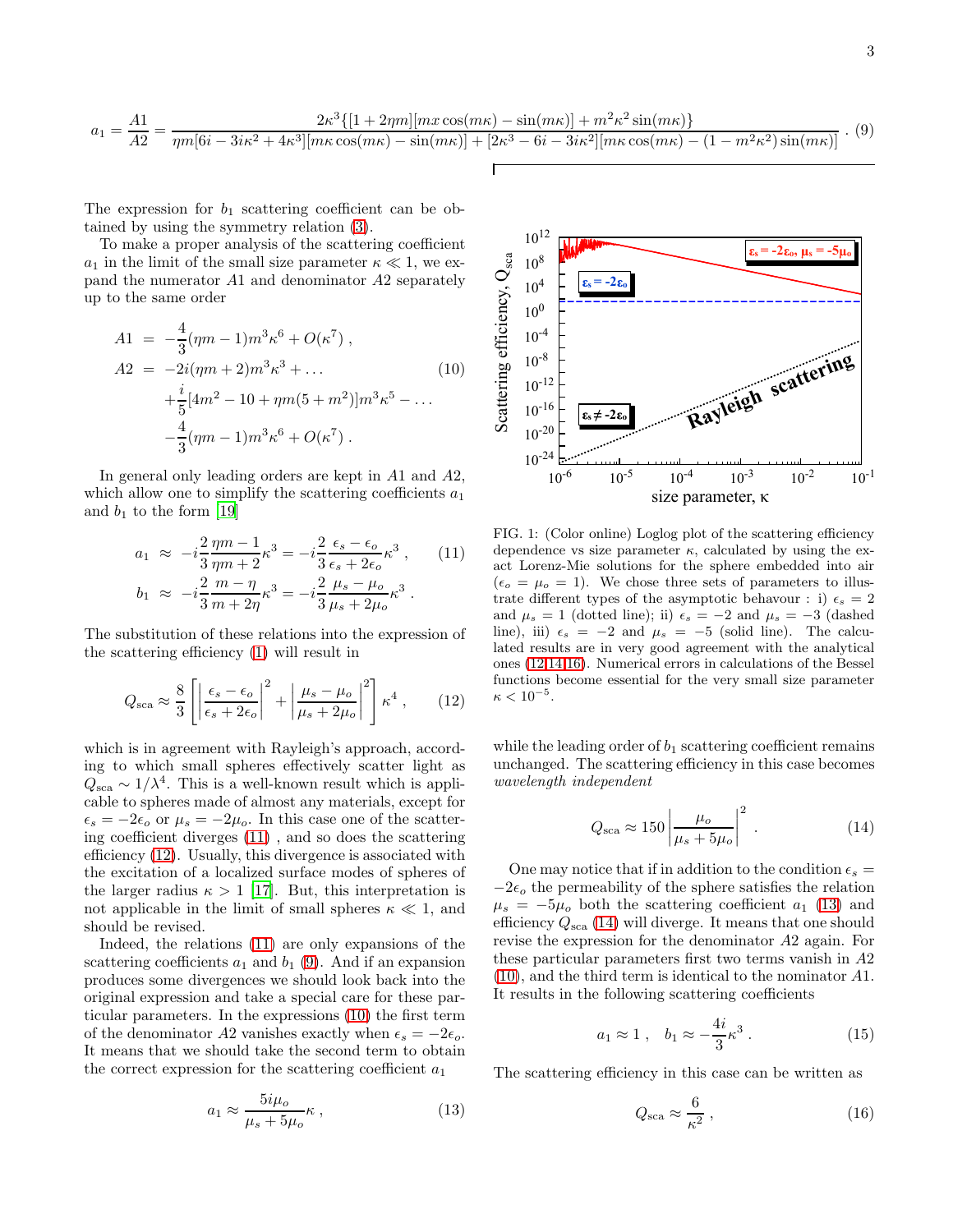(a) Electric field distribution  $|\mathbf{E}|^2$  (b) Magnetic field distribution  $|\mathbf{M}|^2$ 



<span id="page-3-0"></span>FIG. 2: (Color online) The distribution of the electric (a) and magnetic (b) fields inside the sphere of radius  $a = 10^{-5}$ .

which is proportional to the square of the wavelength  $Q_{\rm sca} \sim \lambda^2$ . We would like to note here, that the expression similar to eq. [\(9\)](#page-2-2) was obtained in Ref. [\[20](#page-5-19)] without subsequent analysis. We found it incorrect since it does not reproduce the Rayleigh scattering regime, although it still allows to predict correctly other limits.

The scattering efficiencies calculated by using the exact Lorenz-Mie solution are shown in Fig[.1.](#page-2-7) The asymptotic behaviour of all curves are in a very good agreement with analytical derivations [\(12](#page-2-1)[,14,](#page-2-4)[16\)](#page-2-5), except the very small values of the size parameter  $x < 10^{-5}$  because of the difficulties of numerical calculations of the Bessel functions [\[17\]](#page-5-16).

Naturally, the question arises about the origin of changes of the scattering efficiency asymptotic behaviour. As it was mentioned above, the argument of localized surface mode excitation is not applicable here, because of the extremely small radius of the sphere compared to the wavelength. To answer this question, we calculate the distribution of the electric and magnetic fileds inside the sphere. It turns out that the distribution of the electric field is the same for all parameters, and resembles the electric dipole excitation [see Fig. 2(a)], while the intensity scales with actual values of the optical constants. But what is changing inside the sphere is the distribution of the magnetic field. When  $\epsilon_s \neq -2\epsilon_o$  the magnetic field inside the sphere is almost homogeneous and practically zero. The drastic change of the magnetic field distribution takes place when the condition  $\epsilon_s = -2\epsilon_o$ is satisfied. It is no longer homogeneous, and resembles magnetic dipole excitation [see Fig[.2\(](#page-3-0)b)]. In general, under this condition, the magnetic field is still very weak, but becomes order of unity when the additional condition  $\mu_s = -5\mu_o$  is satisfied. Thus, it allows us to conclude that the excitation of the magnetic dipole is responsible for the variation of the asymptotic behaviour of the scattering efficiency.

## IV. SUPPRESSION OF THE SCATTERING **EFFICIENCY**

The analysis of the angular dependence of the scattered light [\(4\)](#page-1-2) suggests that the scattering in the back-ward direction [\(6\)](#page-1-5) can be totally suppressed  $R = 0$  when the scattering coefficients are the same  $a_n = b_n$  for all n. This condition is realized when the optical properties of the sphere are identical  $\epsilon_s = \mu_s$  [\(2-](#page-1-4)[3\)](#page-1-0), due to the symmetry of the electric and magnetic fields. On contraray, the scattering in the forward direction [\(6\)](#page-1-5) can be suppressed  $T = 0$ , when the scattering coefficients are opposite  $a_n = -b_n$  for all n. Note here, that in both cases the strength of the overall scattering efficiency is the same [\(1\)](#page-1-1), indicating the fact that the sphere is equally excited under both conditions. Obviously, they can not be exactly satisfied simultaneously, otherwise  $a_n = b_n \equiv 0$ .

As it was shown by Kerker [\[19\]](#page-5-18) suppression in the forward direction can be achieved for small magnetic spheres. Indeed, according to [\(11\)](#page-2-0) for magnetic spheres embeded into air the condition  $a_1 = -b_1$  is fulfilled for

<span id="page-3-1"></span>
$$
\epsilon_s = \frac{4 - \mu_s}{1 + 2\mu_s} \,. \tag{17}
$$

In Ref. [\[21\]](#page-5-20) it was demonstrated that there is one exception of this formula, namely  $\epsilon_s = \mu_s = -2$ , which does not produce zero scattering in the forward direction. This is a very interesting case, because at the first sight it appears that both conditions for zero scattering in forward  $a_1 = -b_1$  [because of [\(17\)](#page-3-1)] and backward  $a_1 = b_1$  [because of  $\epsilon_s = \mu_s$ ] directions are satisfied, which should require that both scattering coefficient should vanish  $a_1 = b_1 \equiv 0$ , suggesting that sphere is transparent, which is not true [\[21](#page-5-20)]. But the answer to this paradox is quite simple. Our analysis in the previous section of the scattering coefficients for the very small spheres suggests that expansions  $(11)$  are no longer applicable because of divergence at  $\epsilon_s = -2$ , and the proper expansions [\(13\)](#page-2-6) should be used instead, according to which  $a_1 \neq -b_1$ . As a result, the relation [\(17\)](#page-3-1) is not applicable in this case, and, therefore, the scattering in the forward direction is nonzero.

It is known that for spheres of large radius the scattering occurs predominantly in the forward direction  $T \gg S_{\perp,||}(\theta \neq 0^{\circ})$  [\[17\]](#page-5-16). But, recently we has demonstrated [\[22](#page-5-21)] that weakly absorbing particles can exhibit suppression of the scattering in the forward direction, which can be explained in terms of the Fano resonance. This analysis is quite general, and can be extended to magnetic spheres as well. In Figure  $3(a)$  we plot the dependence of the forward scattering  $T$  versus size parameter  $\kappa$  for optical constants  $\epsilon_s = \mu_s = -5$ . It indicates that near the size parameter value  $\kappa \approx 0.827$  there is a resonant suppression of the forward scattering  $T \to 0$ . According to the optical theorem [\[17\]](#page-5-16), which can be written in the absorptionless case as

$$
Q_{\text{ext}} = Q_{\text{sca}} = \frac{\lambda^2}{\pi} Re(T) , \qquad (18)
$$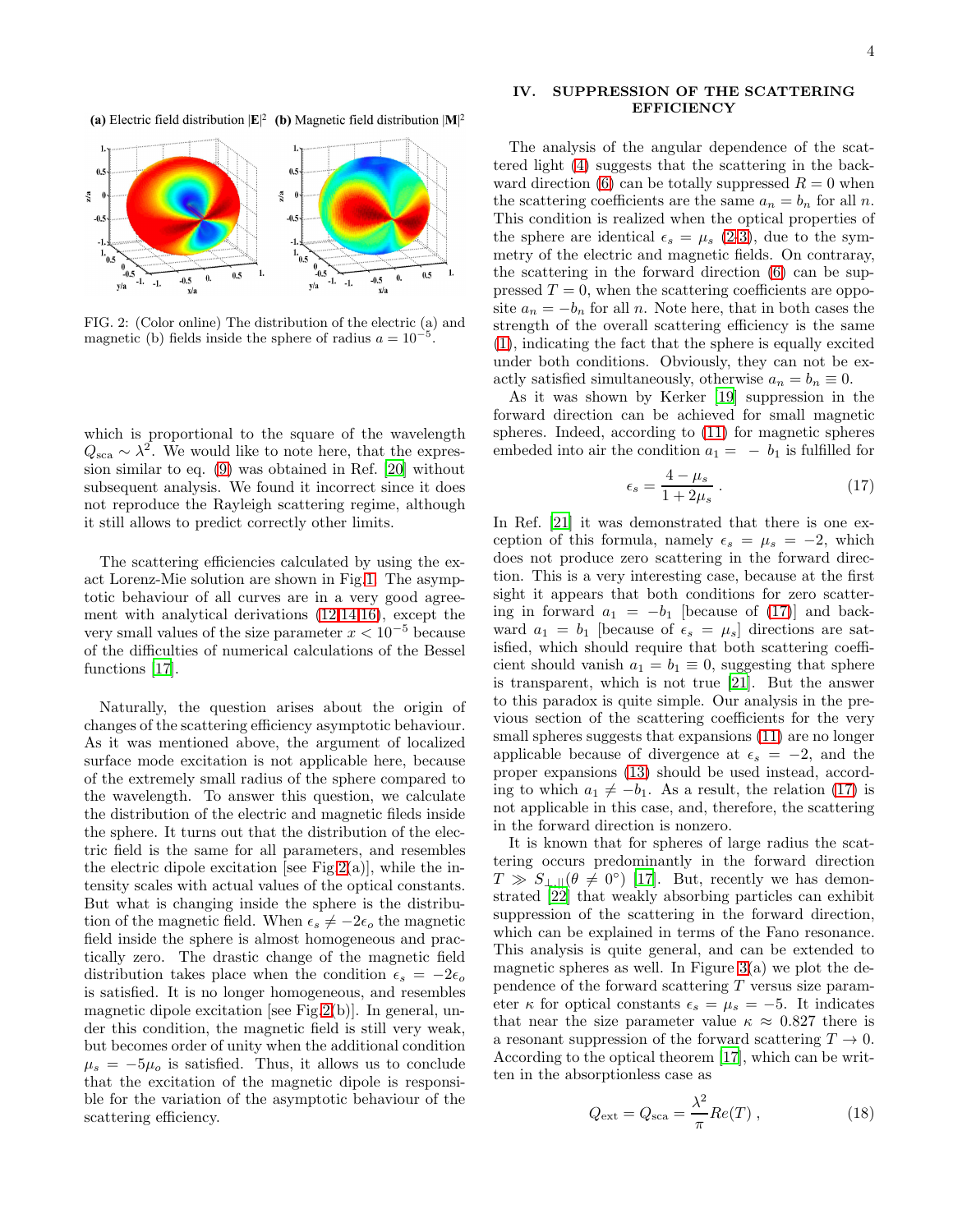

<span id="page-4-0"></span>FIG. 3: (Color online) The scattering by the sphere with optical constants  $\epsilon_s = \mu_s = -5$ : (a) the scattering efficiency  $Q_{\text{sca}}$ (dashed line) and the forward scattering  $|T|^2$  (solid line) vs size parameter  $\kappa$ , (b) angular dependence of the light scattering in the vicinity of the suppression of the forward scattering at  $\kappa \approx 0.827$ . In this case the scattering is predominantly in the transverse directions.

the suppression of the scattering in the forward direction will result in the overall suppression of the extinction of light, making the sphere effectively transparent. Indeed, Fig. [3\(](#page-4-0)a) clearly demonstrates that there is suppression of the scattering efficiency in the vicinity of the suppression in the forward direction. It is interesting to look at the angular dependence of the scattered light, since in this particular case the condition for zero backward scattering for any value of the size parameter is satisfied  $\epsilon_s = \mu_s$ . The resulting plot is showing in Fig. [3\(](#page-4-0)b). It resembles figure-8 profile. It means, that all light is mostly scattered in transverse directions only. This is quite unusual behaviour, and it is opposite to the Rayleigh angular scattering, which is 90◦ rotated, and resembles figure-  $\infty$ 

This analysis can be extended to the scattering in any direction  $0° < \theta < 180°$ . In general, each polarization  $S_{\perp,\parallel}$  will be scattered differently [\(4\)](#page-1-2). In case of magnetic particles it is possible to find the conditions when one of the polarizations will be strongly suppressed, resulting in totally polarized scattered light. These conditions can be considered as generalized Brewster's angles of the sphere. In case of the sphere of the small radius, such conditions can be found analytically from [\(4\)](#page-1-2) and [\(6\)](#page-1-5) with  $\pi_1 = 1$ and  $\tau_1 = \cos \theta$ 

$$
\cos \theta_{\perp}^{*} = \frac{1}{\cos \theta_{||}^{*}} = \frac{(\epsilon_{s} - \epsilon_{o})(\mu_{s} + 2\mu_{o})}{(\epsilon_{s} + 2\epsilon_{o})(\mu_{s} - \mu_{o})}, \qquad (19)
$$

according to which  $S_{\perp}(\theta_{\perp}^*) = 0$  and  $S_{\parallel}(\theta_{\parallel}^*) = 0$ . The complete analysis of the angular depended scattering by small magnetic spheres can be found in Ref. [\[19\]](#page-5-18).

For spheres with the radius larger or comparable with the wavelength we can perform numerical analysis in any direction  $\theta^*$ , similar to the forward scattering in Fig. [3\(](#page-4-0)a). The dependences of the scattering amplitudes [\(4\)](#page-1-2) versus size parameter  $\kappa$  for optical constants  $\epsilon_s = -1$  and  $\mu_s = -5$  in the direction  $\theta^* = 45^\circ$  are presented in



<span id="page-4-2"></span>FIG. 4: (Color online) The scattering by the sphere with optical constants  $\epsilon_s = -1$  and  $\mu_s = -5$  in  $\theta^* = 45^\circ$  direction vs size parameter  $\kappa$ : (a) scattered perpendicular  $S_{\perp}$  (dashed line) and parallel  $S_{\parallel}$  (solid line) polarized light; (b) total polarization  $P$  according to eq. [\(20\)](#page-4-1).

Fig.  $4(a)$ . This particular example illustrates that when one of the scattering components  $S_{\perp}$  is resonantly suppressed another one  $S_{\parallel}$  is resonantly enhanced in the vicinity of  $\kappa \approx 1.8115$ . In addition, there is resonant suppression of  $S_{\parallel}$  at  $\kappa \approx 1.81$ . All of these results in a sharp variation of the polarization

<span id="page-4-1"></span>
$$
P = \frac{|S_{\perp}|^2 - |S_{||}|^2}{|S_{\perp}|^2 + |S_{||}|^2}.
$$
 (20)

The scattered light is almost perpendicular polarized  $|S_\perp|^2 \approx 1$  at  $\kappa \approx 1.81$ , and becomes totally parallel polarized  $|S_{||}|^2 = 1$  at  $\kappa \approx 1.8115$  [see Fig. [4\(](#page-4-2)b)]. In other words, by changing slightly the input wavelength, the scattered light in  $\theta^* = 45^\circ$  will swap it polarization. One might notice an asymmetric profile of resonant shapes, which, actually, can be understood in terms of the Fano resonance [\[22](#page-5-21)].

### V. CONCLUSIONS

We have studied light scattering by spheres made of materials with negative refractive index. By using the exact Lorenz-Mie solution we have demonstrated that in addition to the well-known wavelength dependence of the scattering efficiency  $Q_{\text{sca}} \sim 1/\lambda^{-4}$ , the negative index materials may inverse this dependence  $Q_{\rm sca} \sim \lambda^2$ , or even lead to the wavelength independent behaviour  $Q_{sca} \sim const.$  The standard wavelength dependence was obtained by Lord Rayleigh in the assumption that small sphere can be represented by an electric dipole. Our analysis suggests that for certain values of the optical parameters  $\epsilon_s$  and  $\mu_s$  of the sphere a magnetic dipole may become excited as well. Its excitation results in a qualitatively different wavelength dependence of the scattering efficiency. Such regions have been found analytically, and confirmed numerically by using the Lorenz-Mie solution. We have also analyzed angular dependence of the scattered light for spheres with the radius comparable with the wavelength. It was found that both forward and